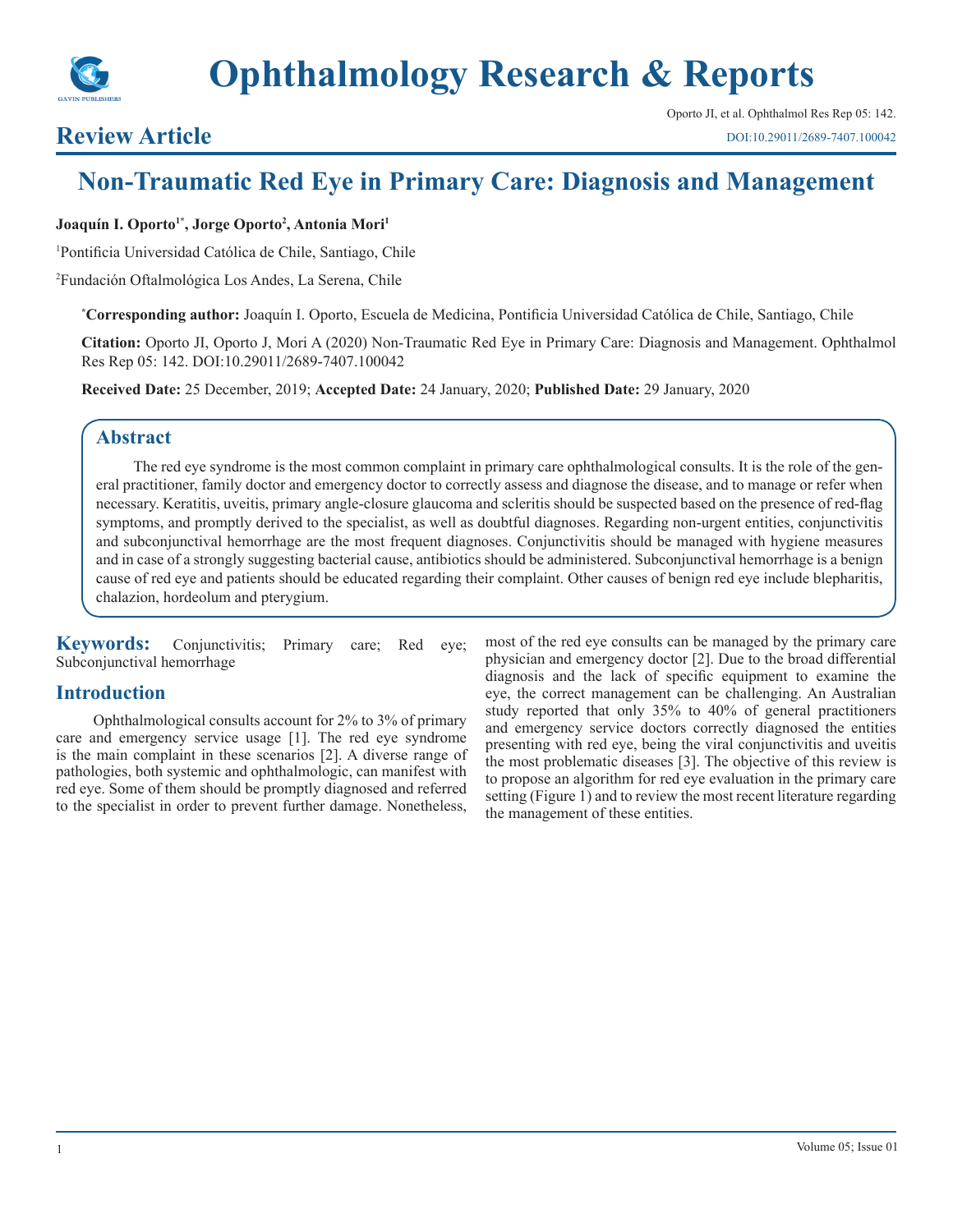

**Figure 1:** Algorithm for red eye diagnosis in primary care.

## **Clinical Evaluation**

The objective of the clinical evaluation is to distinguish between benign causes from eye-threatening conditions that should be promptly referred and treated in order to avoid complications and visual loss [4]. Clinical history should be directed to determine the time, evolution, number of eyes compromised and associated symptoms such as pain, itching, foreign body sensation or headache. Other ocular and systemic diseases should be asked, as well as use of medications (topic or systemic), associated trauma history, chemical substances exposition and contact lenses usage. It is also of upmost importance to directly discard red-flag sing and symptoms [5] (Table 1). Some of these have been studied and direct photophobia has a likelyhood ratio (LR) of 8.3 for the suspicion of an eye-threatening condition, and indirect photohpbia has a LR of 28.8 [6]. Other symptoms have not yet been studied in this aspect.

| Red-flag signs and symptoms of the red eye |  |
|--------------------------------------------|--|
| Moderate to severe pain*                   |  |
| Photophobia                                |  |
| Diminished Visual Acuity                   |  |
| Foreign body of penetrating lesion         |  |
| Pupillary alterations                      |  |
| Corneal opacity                            |  |
| Limited ocular movements                   |  |

**\*Considered when pain is the main complaint or when associated to nausea, vomiting or headache"**

**Table 1:** Red-flag signs and symptoms of the red eye.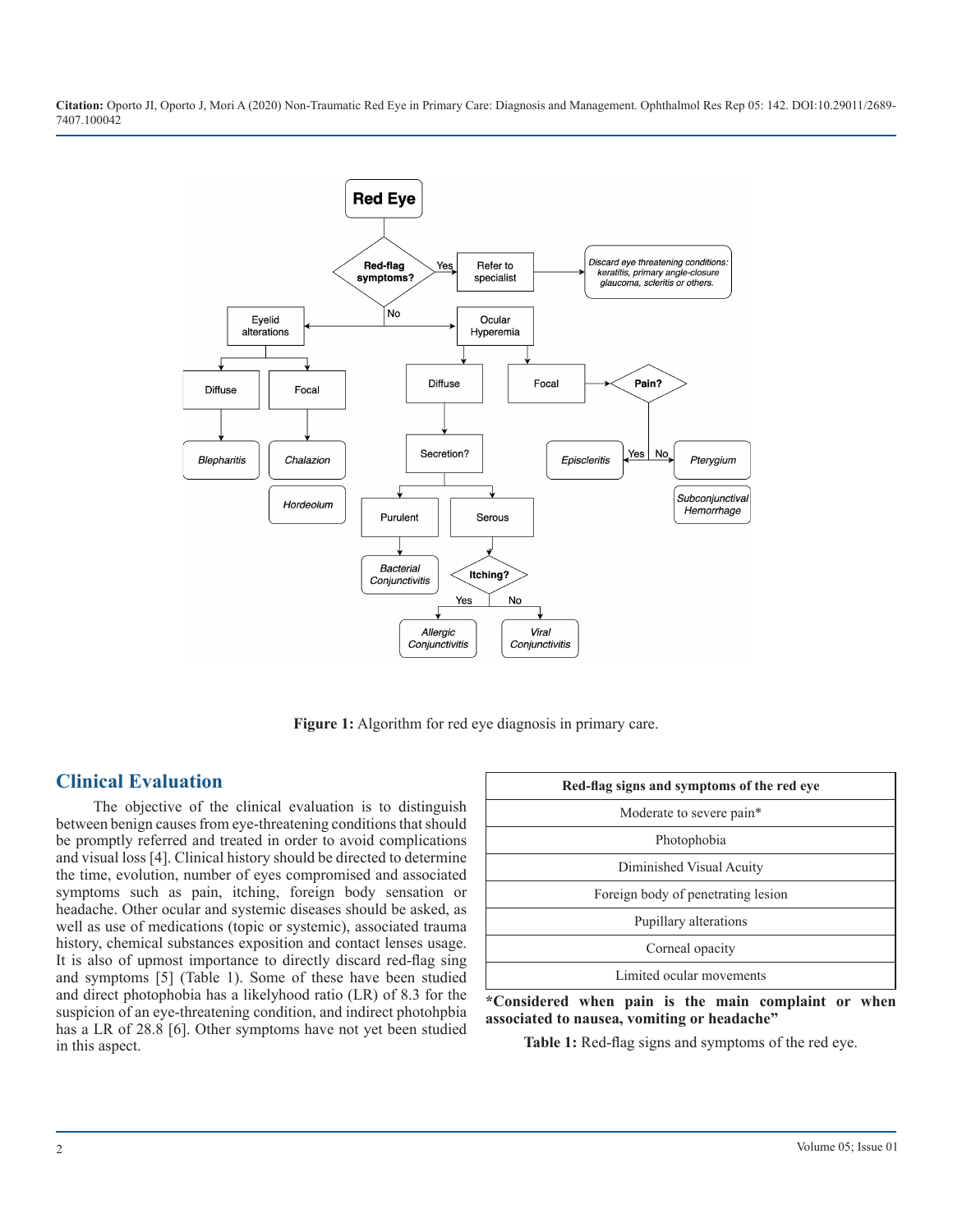At physical examination there are four possible distributions of the red eye: (1) palpebral hyperemia; (2) peripheric red eye; (3) perikeratic red eye; and (4) localized red eye. The attending doctor should determine the correct pattern among the above mentioned and also look for pupillary alterations, corneal transparency alterations and evaluate for possible secretion. Photo motor reflexes should also be evaluated, the same as intraocular pressure through direct palpation.

## **Clinical Entities**

#### **Urgent Pathologies that Should Be Referred to the Ophthalmologist**

#### **Keratitis (Figure 2A)**

It corresponds to the inflammation of the cornea. It can be caused by infectious (viral, bacterial or phungal) or non-infectious disease. The main risk factors are the usage of contact lenses, corneal innate immunity disruption such as trauma or surgery of the cornea, or systemic immunosuppression (HIV, diabetes or corticosteroids) [7]. It is characterized by a painful, perikeratic red eye which can be associated to purulent discharge, foreign body sensation, photophobia and corneal opacity. More severe cases can present with hypopyon.

#### **Uveitis (Figure 2B)**

It is an inflammatory process characterized by leukocyte presence in the anterior uveal tract. The main causes are idiopathic [8], viral (herpes virus, zika virus), Toxoplasma and bacterial infections (tuberculosis). It is also closely related to rheumatologic diseases such as spondylarthritis, juvenile idiopathic arthritis, systemic lupus, vasculitis, among others. Diagnosis is suspected based on clinical features, such as pain, photophobia and diminished visual acuity. At examination, a perikeratic red eye can be observed, associated to myosis, dyscoria and hypotony [7,8].

#### **Primary Angle-Closure Glaucoma (Figure 2C)**

It is a severe eye-threatening condition that can lead to visual impairment in a few hours. It is responsible for 50% of glaucoma related blindness [9]. Clinical presentation includes eye pain, diminished visual acuity, headache, nausea and vomiting. At physical examination a perikeratic red eye with pupils in fixed mydriasis is characteristic. Other possible findings include corneal opacity and anterior chamber narrowing. Palpation of the intraocular pressure reveals a hard eye. When suspected, miotic eye drops (pilocarpine 2%, 1 drop every 15 minutes for 2 hours and then 1 drop every 6 hours) and carbonic anhydrase inhibitors (acetazolamide 500 mg every 6 hours) should be administered while the patient is referred to the specialist [9,10].

#### **Scleritis and Episcleritis (Figure 2D)**

It is the inflammation of the sclera or episclera, respectively. Scleritis is strongly associated to systemic diseases such as Wegener's granulomatosis, rheumatic arthritis and other connective tissue disorders, while episcleritis is usually developed due to exogen factors with no or a very weak relation to systemic diseases [11-13]. Both entities present with perikeratic hyperemia and pain,

but scleritis is characterized by a more severe pain, photophobia, diminished visual acuity and epiphora, symptoms that are usually more severe at nighttime [14]. Management of scleritis includes a prompt referral to the specialist as the delay could compromise adjacent structures and eventually produce glaucoma, cataracts or other eye-related problems [15].

Episcleritis, on the other hand, is characterized by moderate pain with peak intensity at 12 hours and a resolution in 2 to 4 days. Recurrence rate is high and with time the episodes tend to be less frequent and completely disappear in a couple of years. At physical examination there is a localized red eye. The first episode can be managed in primary care with cold compresses and the use of artificial tears. In case of subsequent episodes, symptom progress or doubtful diagnosis, the patient should be derived for further study. The use of topical NSAIDs has not demonstrated to be better than placebo [16].



**Figure 2: (A)** Keratitis **(B)** Uveitis **(C)** Primary angle-closure glaucoma and **(D)** Scleritis.

## **Pathologies that Can Be Managed in Primary Care Palpebral Alterations Blepharitis**

It is the chronic inflammation of the eyelid. It can be caused by bacterial infection (*Staphylococcus aureus)* or due to meibomian gland dysfunction. Diagnosis is made solely on clinical appearance, after ruling-out other diseases such as seborrheic dermatitis, eczema and rosacea [2]. Blepharitis is associated to dry eye, chalazion and hordeolum, reason why these should also be ruled-out and treated. Clinical presentation includes itching, foreign body sensation, conjunctival hyperemia, eyelid inflammation and crusts. The eye examination may reveal a shiny oily-looking eyelid border. Treatment consists in the use of commercial preparations for eyelid hygiene or baby shampoo [2,17] associated to the use of warm compresses and eyelid massage in order to facilitate the meibomian gland drainage. Treatment should be maintained until the disease has passed (typically in less than three weeks). In case of unsatisfactory response, topical antibiotics could be considered (erythromycin), which have demonstrated symptomatic relief and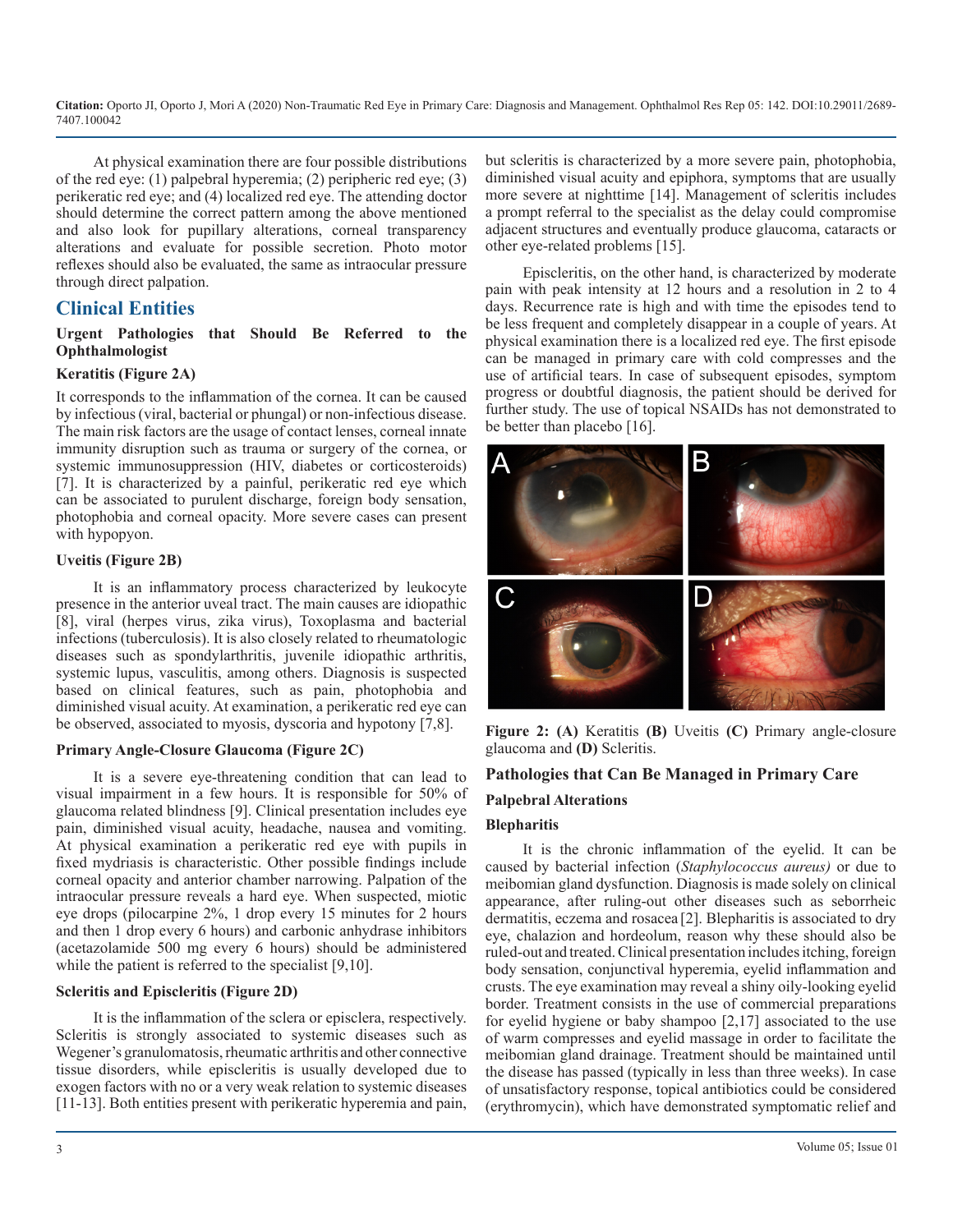bacterial eradication from the eyelid [18]. In more severe cases, prolonged use (up to three months) of oral antibiotics in low doses has demonstrated some benefits (doxycycline 100 mg every day) [2,19]. Other treatments like topical or oral corticosteroids, may be used, but have inconclusive results in long term studies and are associated to a wide variety of side effects (increased intraocular pressure and cataract formation) [19,20]. Its use can be beneficial for patients who are later going to be treated with artificial tears. The use of calcineurin inhibitors is beyond the scope of this review.

#### **Hordeolum**

It is the pustular inflammation of the eyelid border, starting from the collicle of the lacrimal gland, usually caused by *Staphylococcus aureus.* It is commonly painful. It spontaneously resolves in one to two weeks, but the treatment with warm compresses has demonstrated to prevent dissemination and facilitate spontaneous drainage [14,21].

#### **Chalazion**

It is produced due to obstruction of the drainage of meibomian glands, which contributes to fat accumulation and its inflammation. It is strongly related to rosacea, seborrheic dermatitis and blepharitis [9]. The patient may refer a history of eyelid mass or nodule, itching, pain to the touch and peripheric red eye. Physical examination may reveal a well-defined nodule with erythematous skin if inflammation is present. If it is not infected, it might not be visible and only revealed to palpation. Treatment consists in the use of warm compresses and drainage massage. In case of unsatisfactory results with conservative treatment or aesthetic issues, the patient may be referred to the specialist for surgical management [9,14,21].

#### **Diffuse Red Eye**

#### **Conjunctivitis**

It is the most frequent cause of red eye [2]. It is the inflammation of the conjunctiva which can be infectious (viral of bacterial) or allergic. Patient history may include foreign body sensation, ocular burning sensation, mild photophobia and epiphora. Clinical examination may reveal superficial hyperemia, peripheral hyperemia and purulent or serous exudates. Visual acuity cannot be compromised. Palpebral eversion reveals tarsal reaction (Figure 3). Viral conjunctivitis is the most frequent etiology among the three mentioned above. It usually occurs in the context of pharyngoconjunctival fever caused by adenovirus. It is generally bilateral and self-limiting. The history of a close contact may be useful in the diagnosis. Treatment includes hygiene (to prevent dissemination) of hands and to avoid close contact with other individuals. Antibiotics should not be administered.



**Figure 3:** Tarsal reactions in acute conjunctivitis. (A) Follicular and (B) Papillary reactions.

Bacterial conjunctivitis is commonly caused by *Staphylococcus aureus, Streptococcus pneumoniae* o *Haemophilus influenza* [22,23], but the use of contact lenses should open the spectrum to *Pseudomona aeruginosa* y *acanthamoeba spp*., meaning a prompt referral to the ophthalmologist should be considered. Purulent discharge is frequent and has a LR of 3.9, although it is not useful to determine the causing agent [24]. The absence of itching and the presence of sticky eyes has a LR 2.48 to 3.6 [25]. Another sign that increases the probability of bacterial infection is the presence of a complete erythematous tarsal conjunctiva (LR 4.6). On the other hand, the inability to see the red eye at 20 feet (LR 0.2) and the absence of sticky eyes (LR 0.3) lower the probability of bacterial infection.

Treatment includes hygiene measures mentioned above and antibiotics should be considered. These have demonstrated to shorten the symptoms but not their intensity [26]. Thus, costeffectiveness in mild cases of bacterial conjunctivitis is debatable [27]. A three-day delay in the beginning of antibiotics reduces their need in up to 50%, without increasing the rate of consults compared to early administration of antibiotics [28]. Moreover, early administration is associated to bacterial resistance and higher health costs [29,30]. Our suggestion is to abstain from initiating antibiotics if the patient's history is shorter than three days. Treatment options include drops of gentamycin 0.3%, tobramycin 0.3%, chloramphenicol 0.5% or ciprofloxacin 0.3%. This last one should be reserved for more severe cases. 1 drop should be administered every 2 to 4 hours for 7 days. Another option is the use of chloramphenicol 0.3% ointment, with 1 use every night for 7 days.

Finally, allergic conjunctivitis corresponds to a type I hypersensitivity reaction. It is usually bilateral, and itching is the most common complaint. It is important to identify possible allergens, define if it is stational or not, and directly discard the concomitant presence of atopy, allergic rhinitis and asthma. Pharmacological treatment with artificial tears may be useful [2]. Oral antiallergic drugs are not useful, but topical antihistaminic and masts stabilizers have demonstrated to reduce symptoms [31].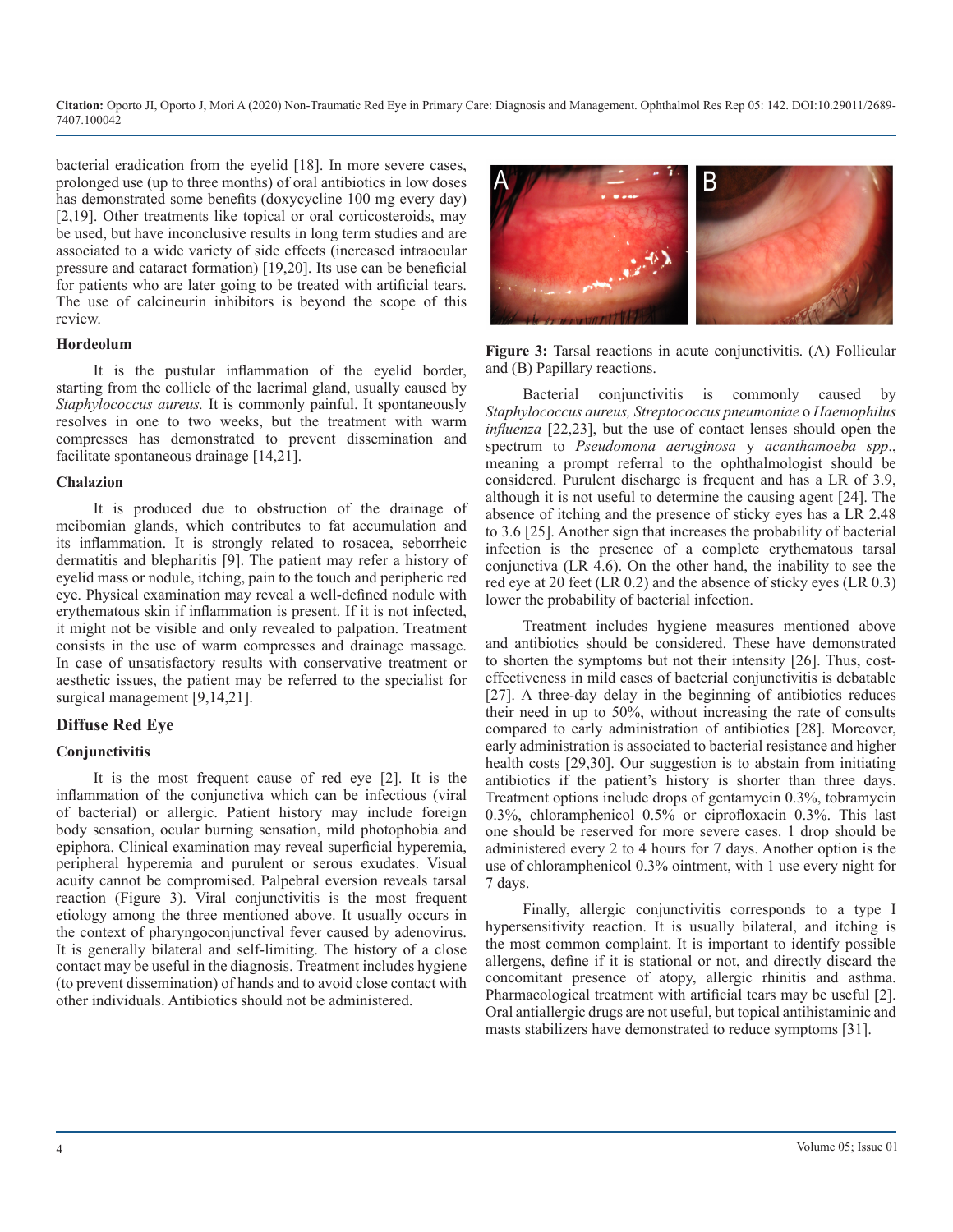### **Localized Red Eye**

#### **Pterygium**

It is the abnormal growth of epithelial and fibrovascular [tissue from the conjunctiva over the cornea. Common risk factors](https://www.ncbi.nlm.nih.gov/pubmed/26169885)  include ultraviolet light, viral infections, epigenetic alterations, [among others \[32\]. It is completely asymptomatic. These patients](https://www.ncbi.nlm.nih.gov/pubmed/28372717)  should be observed and eventually referred for surgical treatment [in case of diminished visual acuity, astigmatism induction or](https://www.ncbi.nlm.nih.gov/pubmed/25356928)  frequent inflammation.

#### **Subconjunctival Hemorrhage**

It is the sudden appearance of blood under the conjunctiva, generally localized and self-limiting. It frequently occurs after [valsalva maneuver in patients taking anticoagulant drugs or](https://www.ncbi.nlm.nih.gov/pubmed/26119516)  poorly controlled hypertension. Trauma should be directly ruled[out, the same as scleral lesions \[9\]. Arterial pressure should be](https://www.ncbi.nlm.nih.gov/pubmed/28530180)  evaluated to discard a possible hypertensive crisis, in which case the patient should be sent to an emergency service [11]. If no major alterations are found at physical examination, the patient should be educated and sent home, as the blood will be reabsorbed in 2 to 4 [weeks. Warm compresses may be useful \[2\]. In case of recurrent](https://www.thieme-connect.com/products/ejournals/abstract/10.1055/s-0033-1358099)  hemorrhages, the patient should be referred to the ophthalmologist to discard secondary causes. A recent study that followed patients [with subconjunctival hemorrhage demonstrated that those with](https://www.ncbi.nlm.nih.gov/pubmed/23601478)  recurrent bleeding have a higher risk of cerebral infarcts, so these [patients should also be referred to an internist \[33\].](https://www.ncbi.nlm.nih.gov/pubmed/1268181)

#### **Conclusions**

Ocular pathology, and specifically the red eye syndrome, is a frequent cause for ophthalmological consults in primary care. [The general practitioner, family doctor and emergency doctor](https://www.aafp.org/afp/2015/0715/p106.html)  should be prepared to identify, diagnose and determine the most [appropriate care for these entities. Keratitis, scleritis, uveitis and](https://www.ncbi.nlm.nih.gov/pubmed/22592706)  primary angle-closure glaucoma should be promptly derived to the specialist, as well as those doubtful diagnoses.

#### **Conflicts of Interest**

None.

## **[Acknowledgements](https://www.ncbi.nlm.nih.gov/pubmed/26058027)**

None.

#### **References**

- 1. [Pflipsen M, Massaquoi M, Wolf S \(2016\) Evaluation of the Painful](https://www.aafp.org/afp/2016/0615/p991.html)  Eye. [Am Fam Physician 93: 991-998.](https://www.aafp.org/afp/2016/0615/p991.html)
- 2. [Cronau H, Kankanala RR, Mauger T \(2010\) Diagnosis and manage](https://www.aafp.org/afp/2010/0115/p137.html)ment of red eye in primary care. [Am Fam Physician 81: 137-144.](https://www.aafp.org/afp/2010/0115/p137.html)
- 3. [Statham MO, Sharma A, Pane AR \(2008\) Misdiagnosis of acute eye](https://www.ncbi.nlm.nih.gov/pubmed/18837685) [diseases by primary health care providers: incidence and implica](https://www.ncbi.nlm.nih.gov/pubmed/18837685)tions. [Med J Aust 189: 402-404.](https://www.ncbi.nlm.nih.gov/pubmed/18837685)
- 4. [Dunlop AL, Wells JR \(2015\) Approach to Red Eye for Primary Care](https://www.ncbi.nlm.nih.gov/pubmed/26319338)  Practitioners. [Prim Care 42: 267-284.](https://www.ncbi.nlm.nih.gov/pubmed/26319338)
- 5. [Kilduff C, Lois C \(2016\) Red eyes and red-flags: improving ophthalmic](https://www.ncbi.nlm.nih.gov/pubmed/27493748)  [assessment and referral in primary care. In:](https://www.ncbi.nlm.nih.gov/pubmed/27493748) BMJ Qual Improv Rep 5: [pii: u211608.w4680.](https://www.ncbi.nlm.nih.gov/pubmed/27493748)
- 6. [Narayana S, McGee S \(2015\) Bedside Diagnosis of the 'Red Eye': A](https://www.ncbi.nlm.nih.gov/pubmed/26169885)  Systematic Review. Am J Med 128: 1220-1224.e1221.
- 7. [Tarff A, Behrens A \(2017\) Ocular Emergencies: Red Eye.](https://www.ncbi.nlm.nih.gov/pubmed/28372717) Med Clin North Am 101: 615-639.
- 8. [Rosenbaum JT \(2015\) Nibbling away at the diagnosis of idiopathic](https://www.ncbi.nlm.nih.gov/pubmed/25356928)  uveitis. JAMA Ophthalmol 133: 146-147.
- 9. Oporto J, Zuazo F, Valdes G, Contreras X (2011) Síndrome de ojo rojo en atención primaria: diagnóstico y manejo. Revista Chilena de Medicina Familiar 10: 7-11.
- 10. [Wright C, Tawfik MA, Waisbourd M, Katz LJ \(2016\) Primary angle](https://www.ncbi.nlm.nih.gov/pubmed/26119516)closure glaucoma: an update. Acta Ophthalmol 94: 217-225.
- 11. [Frings A, Geerling G, Schargus M \(2017\) Red Eye: A Guide for Non](https://www.ncbi.nlm.nih.gov/pubmed/28530180)specialists. Dtsch Arztebl Int 114: 302-312.
- 12. Williamson J (1974) Incidence of eye disease in cases of connective tissue disease. Transactions of the ophthalmological societies of the United Kingdom 94: 742-752.
- 13. [Sobolewska B, Zierhut M \(2015\) Episkleritis und Skleritis.](https://www.thieme-connect.com/products/ejournals/abstract/10.1055/s-0033-1358099) Augenheilkunde up2date 5: 51-62.
- 14. [Deibel JP, Cowling K \(2013\) Ocular inflammation and infection.](https://www.ncbi.nlm.nih.gov/pubmed/23601478) Emerg Med Clin North Am 31: 387-397.
- 15. [Fraunfelder FT, Watson PG \(1976\) Evaluation of eyes enucleated for](https://www.ncbi.nlm.nih.gov/pubmed/1268181)  scleritis. Br J Ophthalmol 60: 227-230.
- 16. [Williams CP, Browning AC, Sleep TJ, Webber SK, McGill JI \(2005\) A](https://www.ncbi.nlm.nih.gov/pubmed/15359265)  [randomised, double-blind trial of topical ketorolac vs artificial tears for](https://www.ncbi.nlm.nih.gov/pubmed/15359265) [the treatment of episcleritis.](https://www.ncbi.nlm.nih.gov/pubmed/15359265) Eye (Lond) 19: 739-742.
- 17. [Papier A, Tuttle DJ, Mahar TJ \(2007\)](https://www.aafp.org/afp/2015/0715/p106.html) Differential diagnosis of the swollen red eyelid. Am Fam Physician 76: 1815-1824.
- 18. [Lindsley K, Matsumura S, Hatef E, Akpek EK \(2012\) Interventions for](https://www.ncbi.nlm.nih.gov/pubmed/22592706)  chronic blepharitis. Cochrane Database of Systematic Reviews 16: [CD005556.](https://www.ncbi.nlm.nih.gov/pubmed/22592706)
- 19. [Amescua G, Akpek EK, Farid M, Garcia-Ferrer FJ, Lin A, et al. \(2019\)](https://www.ncbi.nlm.nih.gov/pubmed/30366800)  [Blepharitis Preferred Practice Pattern\(R\).](https://www.ncbi.nlm.nih.gov/pubmed/30366800) Ophthalmology 126: P56 [p93.](https://www.ncbi.nlm.nih.gov/pubmed/30366800)
- 20. [Duncan K, Jeng BH \(2015\) Medical management of blepharitis.](https://www.ncbi.nlm.nih.gov/pubmed/26058027) Curr Opin Ophthalmol 26: 289-294.
- 21. [Wald ER \(2007\) Periorbital and orbital infections.](https://www.ncbi.nlm.nih.gov/pubmed/17561075) Infect Dis Clin North [Am 21: 393-408.](https://www.ncbi.nlm.nih.gov/pubmed/17561075)
- 22. [Seal DV, Barrett SP, McGill JI \(1982\) Aetiology and treatment of acute](https://www.ncbi.nlm.nih.gov/pubmed/7082605) [bacterial infection of the external eye.](https://www.ncbi.nlm.nih.gov/pubmed/7082605) Br J Ophthalmol 66: 357-360.
- 23. [Woodland RM, Darougar S, Thaker U, Cornell L, Siddique M, et al.](https://www.ncbi.nlm.nih.gov/pubmed/1412664) [\(1992\) Causes of conjunctivitis and keratoconjunctivitis in Karachi,](https://www.ncbi.nlm.nih.gov/pubmed/1412664)  Pakistan. [Trans R Soc Trop Med Hyg 86: 317-320.](https://www.ncbi.nlm.nih.gov/pubmed/1412664)
- 24. Kanski JJ (1999) [Clinical ophthalmology: a systematic approach.](https://www.elsevier.com/books/kanskis-clinical-ophthalmology/kanski/978-0-7020-5572-0) Oxford: Butterworth-Heinemann.
- 25. [Rietveld RP, ter Riet G, Bindels PJ, Sloos JH, van Weert HC \(2004\)](https://www.bmj.com/content/329/7459/206)  [Predicting bacterial cause in infectious conjunctivitis: cohort study on](https://www.bmj.com/content/329/7459/206)  [informativeness of combinations of signs and symptoms.](https://www.bmj.com/content/329/7459/206) Bmj 329: [206-210.](https://www.bmj.com/content/329/7459/206)